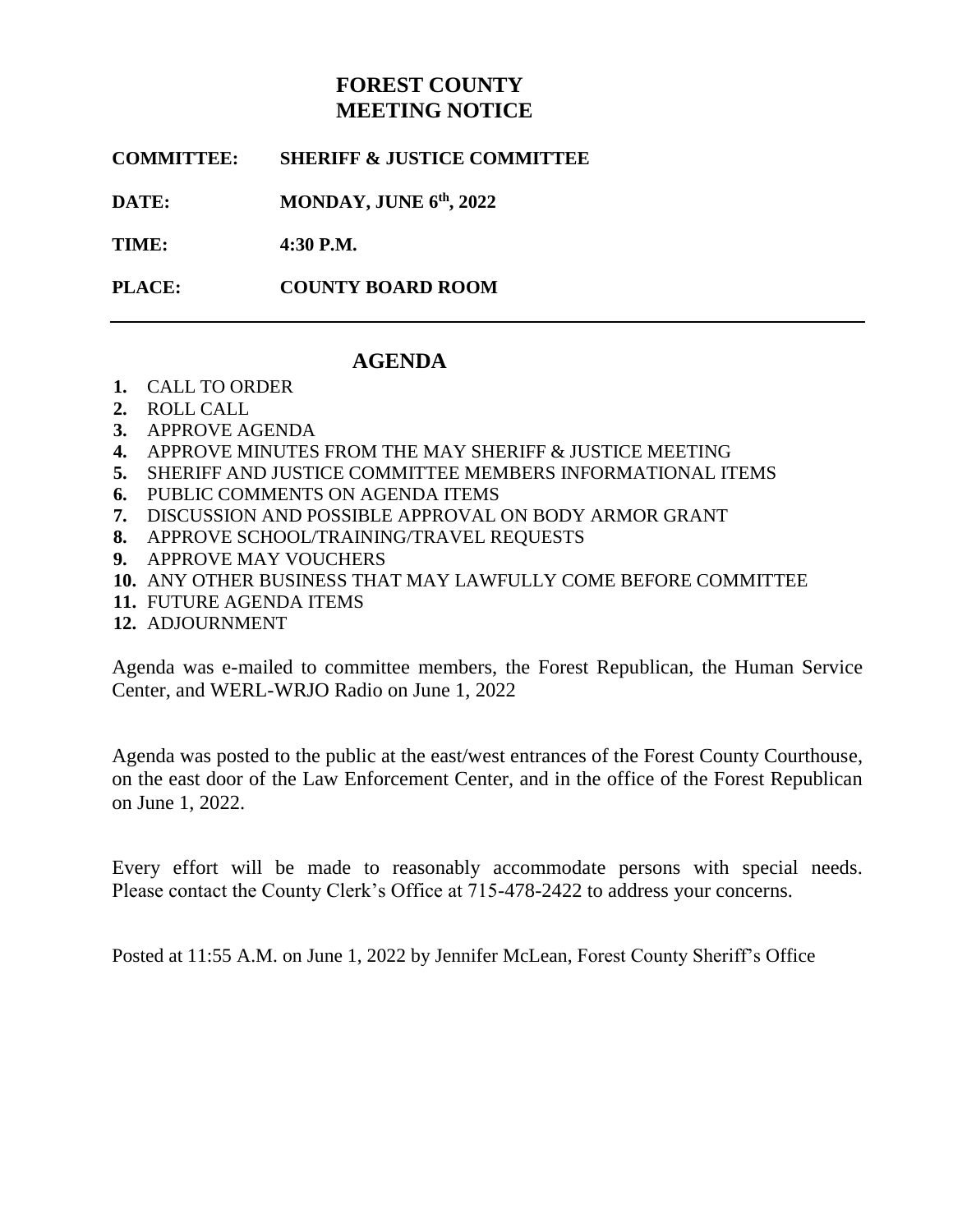#### GENERAL REQUIREMENTS:

1. Must be held in a location, which is reasonably accessible to the public.

2. Must be open to all members of the public unless the law specifically provides otherwise. NOTICE REQUIREMENTS:

1. In addition to any requirements set forth below, notice must also be in compliance with any other specific statute.

2. Chief presiding officer or his/her designee must give notice to the official newspaper and to any members of the news media likely to give notice to the public. MANNER OF NOTICE:

Date, time, place and subject matter, including subject matter to be considered in a closed session, must be provided in a manner and form reasonably likely to apprise members of the public and news media. TIME FOR NOTICE:

1. Normally, minimum of 24 hours prior to the commencement of the meeting.

2. No less than 2 hours prior to the meeting if the presiding officer establishes there is a good cause that such notice is impossible or impractical. 3. Separate notice for each meeting of the governmental body must be given.

### EXEMPTIONS FOR COMMITTEES AND SUB-UNITS:

Legally constituted sub-units of a parent governmental body may conduct a meeting during the recess or immediately after the lawful meeting to act or deliberate upon a subject which was the subject of the meeting, provided the presiding officer publicly announces the time, place, and subject matter of the sub-unit meeting in advance of the meeting of the parent governmental body. PROCEDURE FOR GOING INTO CLOSED SESSION: 1. Motion must be made,

seconded, and carried by roll call majority vote and recorded in the minutes.

2. If motion is carried, chief presiding officer must advise those attending the meeting of the nature of the business to be conducted in closed session, and the specific statutory exemption under which the closed session is authorized.

STATUTORY EXEMPTIONS UNDER WHICH CLOSED SESSIONS ARE PERMITTED: 1. Deliberation of judicial or quasi- judicial matters. Sec.  $19.85(1)(a)$ .

2. Considering dismissal, demotion or discipline of any public employee or the investigation of charges against such person and the taking of formal action on any such matter; provided that the person is given actual notice of any evidentiary hearing, which may be held prior to final action being taken and of any meeting at which final action is taken. The person under consideration must be advised of his/her right that the evidentiary hearing be held in open session and the notice of the meeting must state the same. Sec.  $19.85(1)(b)$ .

3. Considering employment, promotion, compensation, or performance evaluation data of any public employee. Sec.  $19.85(1)(c)$ .

4. Considering strategy for crime detection or prevention. Sec.  $19.85(1)(d)$ .

5. Deliberating or negotiating the purchase of public properties, the investing of public funds, or conducting other specified public business whenever competitive or bargaining reasons require a closed session. Sec. 19.85(1)(e). 6. Considering financial, medical, social, or personal histories or disciplinary data of specific persons, preliminary consideration of specific personnel problems or the investigation of specific charges, which, if discussed in public would likely have an adverse effect on the reputation of the person referred to in such data. Sec. 19.85(1)(f).

7. Conferring with legal counsel concerning strategy to be adopted

by the governmental body with respect to litigation in which it is or is likely to become involved. Sec. 19.85(1)(g).

8. Considering a request for advice from any applicable ethics board. Sec. 19.85(1)(h). CLOSED SESSION RESTRICTIONS:

1. Must convene in open sessions before going into closed session. 2. May not convene in open session then convene in closed session and thereafter reconvene in open session within twelve hours unless proper notice of this sequence was given at the same time and in the same manner as the original open meeting. 3. Final approval or ratification of

a collective bargaining agreement may not be given in closed session.

## BALLOTS, VOTES AND RECORDS:

1. Secret ballot is not permitted except for the election of officers of the body or unless otherwise permitted by specific statutes. 2. Except as permitted above, any member may require that the vote of each member be ascertained and recorded.

3. Motions and roll call votes must be preserved in the record and be available for public inspection.

#### USE OF RECORDING EQUIPMENT:

The meeting may be recorded, filmed or photographed, provided that it does not interfere with the conduct of the meeting or the rights of the participants.

LEGAL INTERPRETATIONS: 1. The Wisconsin Attorney

General will give advice concerning the applicability or clarification of the Open Meeting Law upon request.

2. The municipal attorney will give advice concerning the applicability or clarification of the Open Meeting law upon request.

#### PENALTY:

Upon conviction, any member of a governmental body who knowingly attend a meeting held in violation of Subchapter IV, Chapter 19, Wisconsin Statutes,